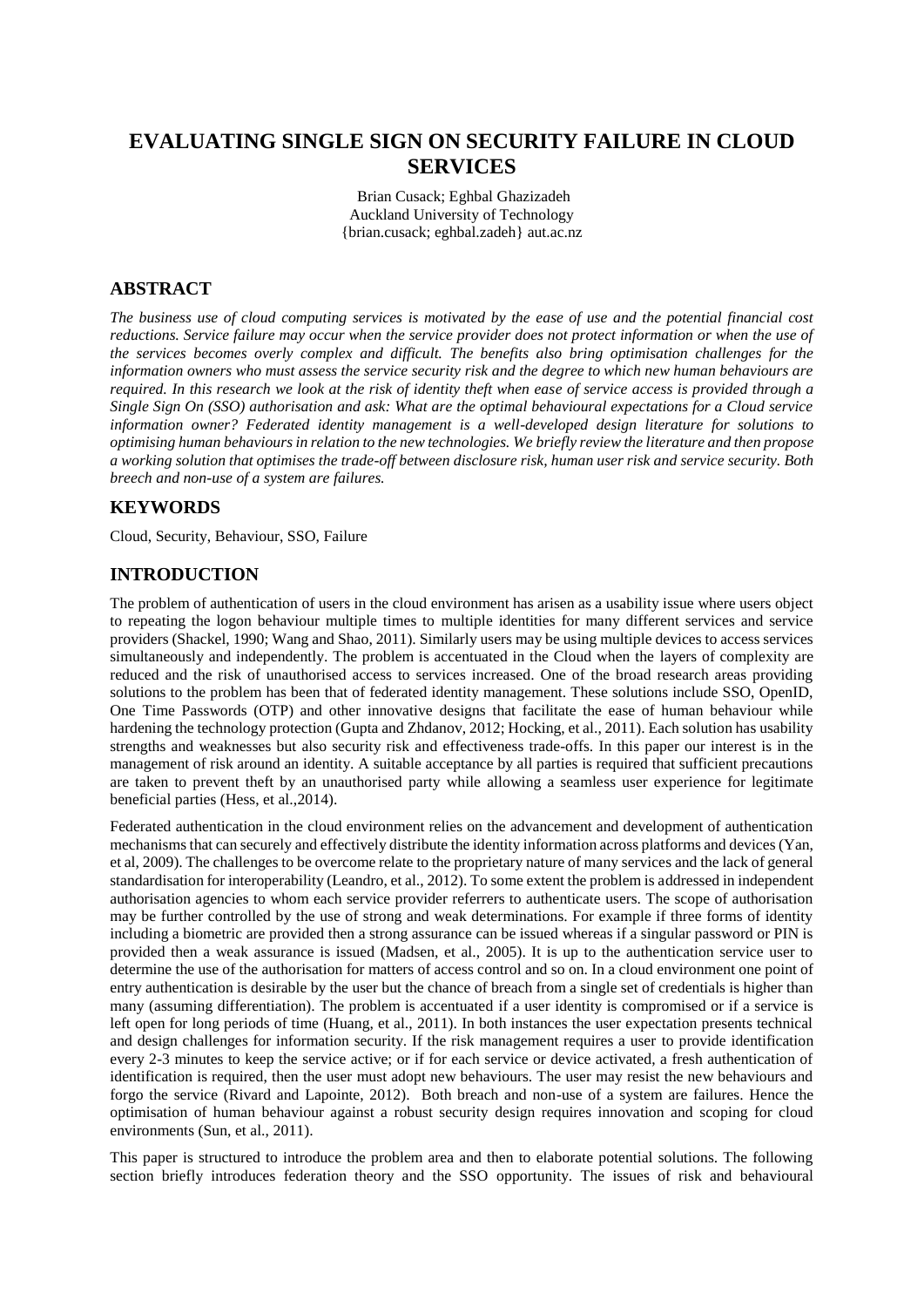modification are discussed in terms of potential system failure. It is assumed humans prefer SSO as a behavioural solution but the challenge is to match this behaviour with a secure architecture. The literature analysis shows that there is no model which can provide system integrity verification in the cloud SSO framework. We propose a mutual attestation framework based on a trusted platform model (TPM) that provides a platform verification check within the SSO protocol in order to implement trustworthiness among the cloud authentication workflow. The proposed model guarantees a secure mutual attestation with encrypted messages, by using TPM keys. A solution is proposed and then tested theoretically (from the literature) for attack resistance. The paper concludes with a discussion of trust as a utility facilitator in socio-technical security systems.

## **SINGLE SIGN ON RISKS**

Federated authorisation relies on the existence of mechanisms beyond an organisation or domain to co-operate for the authentication of users (Yan, et al., 2009). In cloud environments the ideal is to have transparent and global mechanisms that permit general authorisation regardless of service, device or location. The current challenge is the level of co-operation that may be gained for mechanisms to communicate with different systems and yet to retain the integrity of the authorisation process (Leandro, et al., 2012). A general solution is to take the responsibility for authentication from any system and to refer it to an external authority. Such an architecture introduces the concept of "trust" and a "trusted" third party (Abbadi and Martin, 2011; Thibeau and Drummond, 2009). The independence of the third party permits one enrolment and removes duplication. A user may then have a single profile within the Managed Authentication Service Provider (MASP) where they are able to manage and monitor their profile. Any MASP enabled device or service can then send one request and gain the current confidence level for the user. The MASP too can gain information on the user from other MASPs and both public and private information sources. In this manner authentication can be provided for multiple services, devices and information requirements for the user without duplicated costs for messaging, data processing, and data storage. These benefits are passed to the user by way of minimal behavioural modifications for Cloud services (Faulkner and Runde, 2013).The ideal behaviour for a user is to perform a single sign on (SSO) for all services.

SSO opportunity has implications for system architecture and the management of risk levels associated with system failure. Failure concerns utility level and disclosure performance. If the system falls below a perceived utility level because of delivery or complexity then the user reacts negatively. Similarly if the information is disclosed or damaged beyond a control level then negative consequences occur. The level of risk in these instances impacts the objectives of the system and requires mitigation (Rivard and Lapointe, 2012; Sun, 2012). A SSO opens the system to a number of attacks (see Figure 3 for some) that may eventuate in the user identification being compromised. Identity theft is described as being "exploitation of another user's individual information to perform fraud" (Madsen, et al., 2005). Federated Identity Management (FIM) simplifies authorisation by removing repetition and layers of complexity that would usually be barriers to an adversary attack and hence a secure system requires barriers to be put back in, but barriers that do not detract from the user experience and expectation (Sloan, 2009). An attacker who cracks a SSO enabled service is likely to gain authorisation to much more than in a domain and device specific authorisation (Sun, et al., 2010).

The SSO FIM requirements also open the user identity to intentional and unintentional misuse. In the first instance the federated arrangements in a cloud environment pass the user identity and information to various parties that are often out of the user control and knowledge. The information exposure can include cross-jurisdictional matters, misaligned SLA arrangements, and different information security standards (Yan, 2009). For example, carefully embedded identification marking and cryptographic measures may not pass from the user to each service supplier without spoliation. Also different service suppliers may have different standards for the reuse of identification information, the supply of service and privacy rules. The result can be the user may receive unsolicited advertising, representation in unexpected forums and exposure to unintended information sharing between different FIS and MASPs. Each risk has to be weighed against the expectation for benefit and what a user is prepared to agree is a reasonable cost for the experience (Hess, et al., 2014; Sun, 2012). The five properties for useability of a system frame a user expectation for experience (ease of learning, efficiency, ease of recollection, error recovery, and user satisfaction). The degree to which a SSO failure impacts on the user experience may be observed in behavioural changes. Unfortunately the misuse of an Identity is usually only detected after the security breech and in association with an unplanned event which may be frightening, threatening and financially costly. Effective error recovery for example may regain a user trust in a Cloud service and the emotional and financial frights be put in perspective. However, successive negative feedback across the five usability properties leads to risk aversion and user resistance to the Cloud services (Faulkner and Runde, 2013; Rivard and Lapointe, 2012; Shackel, 1990).

## **A PROPOSED SOLUTION**

The review of current literature suggests that the positioning of an external authorisation authority is the best solution for federation architecture issues. The exteriority creates an independent entity that is global to user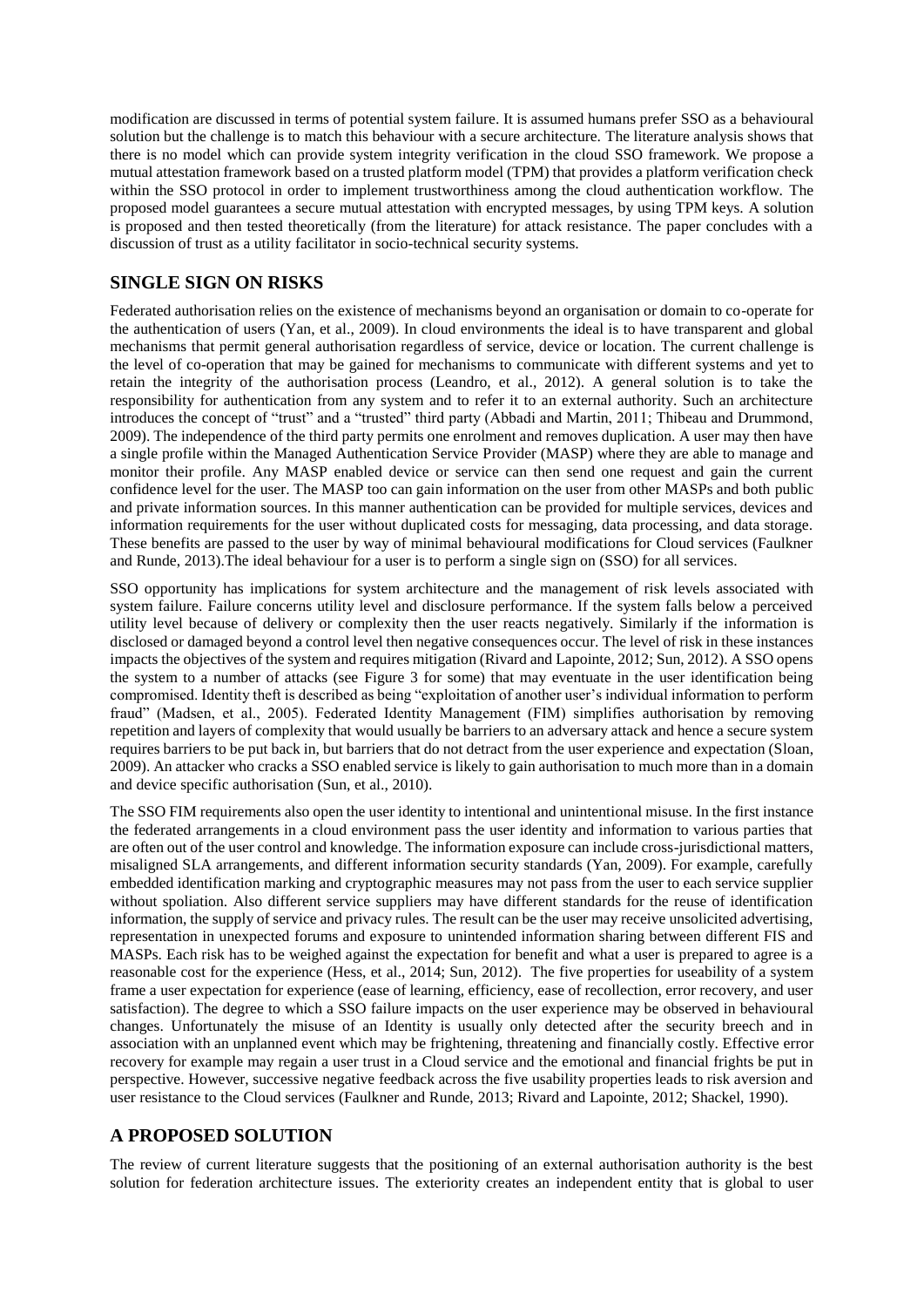devices and systems but not necessarily unique in existence. The literature also suggests that OpenID currently has the greatest uptake by Cloud service providers and hence has a protocol that satisfies more of the current users' requirements than other competitors. Our proposal is to take the best of this learning on systems architecture and FIS protocols and to add layers of complexity that replace those removed by SSO adoption. The new layers are to assure user experience and to strengthen the risk treatment for identity theft. Principally the adoption of Trusted Computing concepts and system in the form of trusted platform models (TPM) strengthens the lower layers out of sight of a user. The proposal is presented as a conceptual relationship model (Figure 1) for ideal relationships. A work flow model (Figure 2) that itemises the steps in a SSO process, and an architectural model that captures the relationships and information flows. Finally the proposed solution is subjected to eleven theoretical attacks identified from the literature and assessed against the other alternative SSO opportunities (Table 1).



**Figure 1: The Conceptual Relationship Model**

Figure 1 process steps are summarised as follows:

Step1: OpenID allows us to sign in to web sites using a single identifier in the form of a URL.

Step2: the SP locates the User's location and creates an authentication token. SP asks the user to prove that he/she is who he/she is.

Step3: the browser proceeds with token exchange based on SAML protocol.

Step4: Step 4 is the most critical part of our proposed OpenID trust-based Federated Identity Architecture. Using Trusted Authority (TA) as the core, user's browser, Relying Party (RP) or Service Provider (SP), and IDP must prove their identity based on mutual attestation process using their TPM-enabled platforms and verified by the TA.

Step5: If and only if the mutual attestation process has been successful, i.e. the user and IDP have confidence each other, then the IDP will deliver SAML token to the user's browser.

Step6: IDP sends a encrypt token by the user's public key that shows IDP is legitimated and verified by a trusted authority.

The conceptual relationship model captures the relationships described in the literature reviewed and some assumptions are made. For simplicity the three entities of interest are the user, the service provider (SP) and the OpenID provider (IDP). In addition and external trusted party is required for security maintenance of all transactions. The system is built on trusted platform modules (TPM) and virtual trusted platform models (VTPM) that assure secure communications. These requirements are prerequisites for registration with OpenID services. We assume the communications are taking place in a public cloud but the same scenario can be played in a private cloud by the user obtaining a new OpenID registration. Trusted communication between two cloud entities can be established through attestation. Attestation is a process in which a platform that requires to be verified (attester) will have to provide an integrity report to the remote verifier. The Integrity report inside the attester platform can be created by using a trusted boot process. The trusted boot in a TPM-based platform operates like a chain whereby a first component needs to measure the second component and the trusted second component then needs to measure the third component and then step by step through until the last component. This process is called chain of trust for measurement and its goal is to gain trust from the first entity until the last entity. The integrity measurement value inside a TPM in the cloud service provider is the integrity report to prove it is trustable to the Trust Authority (verifier).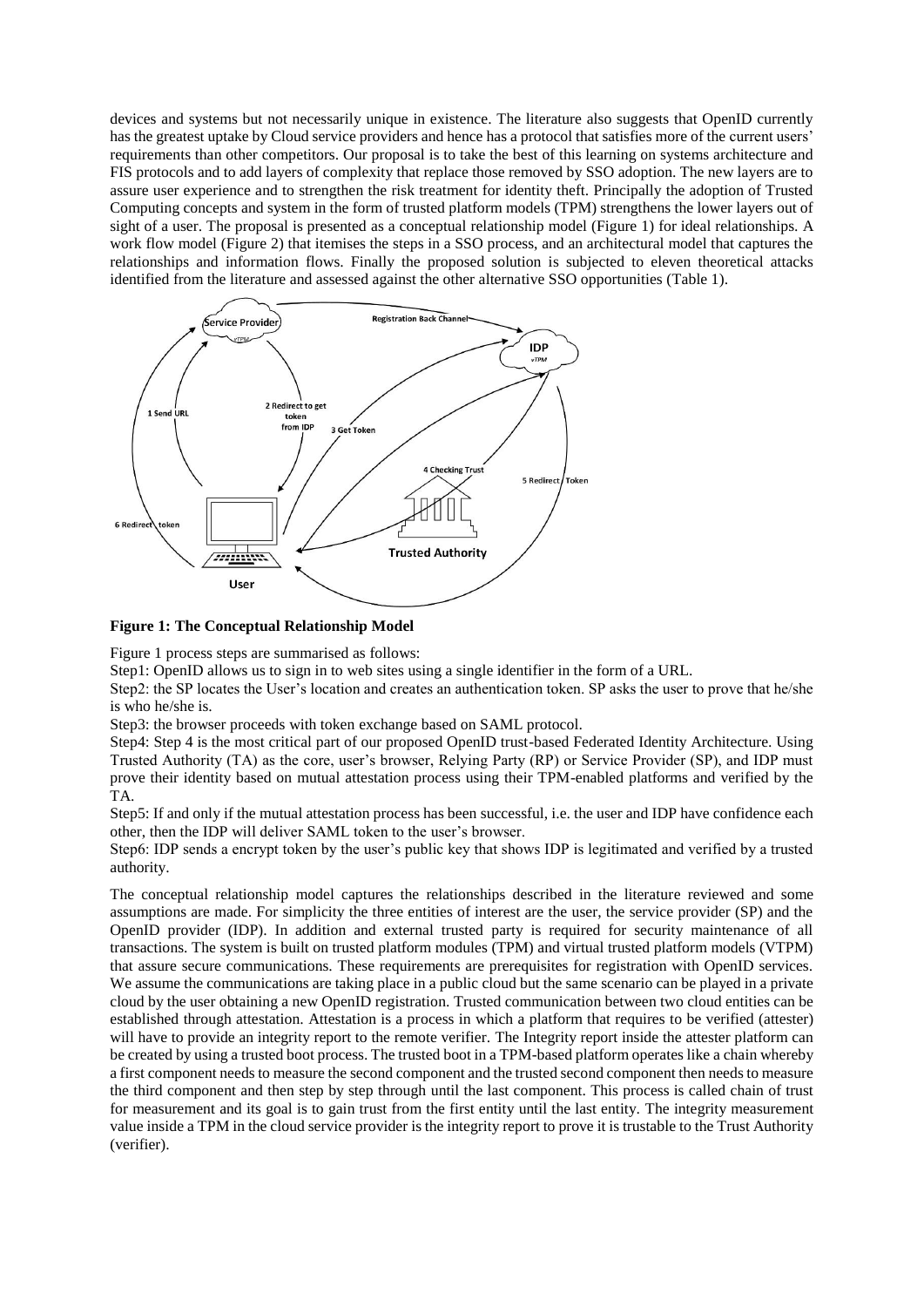

#### **Figure 2: Model Work Flow Architecture**

In Figure 2 the work flow steps of the conceptual model are illustrated to itemise the interactions. It assumes the user has already performed the OpenID registration process and is simply requesting a cloud service. This process can be intentional or automated but goes through the same audit steps to assure validity. In Figure 2 these communications are described with one and two way message flow arrows. In Table 1 an analysis of the proposed model is made by subjecting it to theoretical attacks. These attacks have been extracted from the literature cited for specific threats in the Cloud and in the situation where a user is requiring a single logon. Four attacks are chosen to be indicative of vulnerabilities and sufficient to show the proposed model has performance advantages over others. In designing our model were aware of these threats and consequently deliberately designed to secure the system. The adoptions made in Figures 1 and 2 provide a secure environment while considering the user requirements for seamless experience. The testing can be pushed further for in practice testing but we stayed within our research scope of theory.

| <b>Table 1: Proposed Solution Threat Analysis</b> |  |
|---------------------------------------------------|--|
|---------------------------------------------------|--|

| <b>Title</b>         | <b>Insider</b><br><b>Attack</b> | <b>MITM</b> | Phishing<br><b>Attack</b> | <b>DNS</b><br>Poisoning |
|----------------------|---------------------------------|-------------|---------------------------|-------------------------|
| Ding & Wei, 2010     |                                 |             | $\ast$                    | $\ast$                  |
| You & Jun, 2010      |                                 |             | $\ast$                    | $\ast$                  |
| Feng et al., 2011    |                                 | $\ast$      | $\ast$                    |                         |
| Thibeau & Reed, 2009 |                                 |             | $\ast$                    |                         |
| Urien, 2010          |                                 | $\ast$      | $\ast$                    |                         |
| Nor & Jalil, 2012    |                                 | $\ast$      |                           |                         |
| Latze, 2007          |                                 | $\ast$      | $\ast$                    |                         |
| Huang et al., 2011   | $\ast$                          |             | $\ast$                    |                         |
| Leicher et al., 2012 |                                 |             | $\ast$                    |                         |
| Leandro et al., 2012 | $\ast$                          |             |                           |                         |
| Hodges et al., 2008  |                                 |             | $\ast$                    | $\ast$                  |
| Proposed Model       | $\ast$                          | $\ast$      | $\ast$                    | $\ast$                  |

\*Indicates the model is resistant to this attack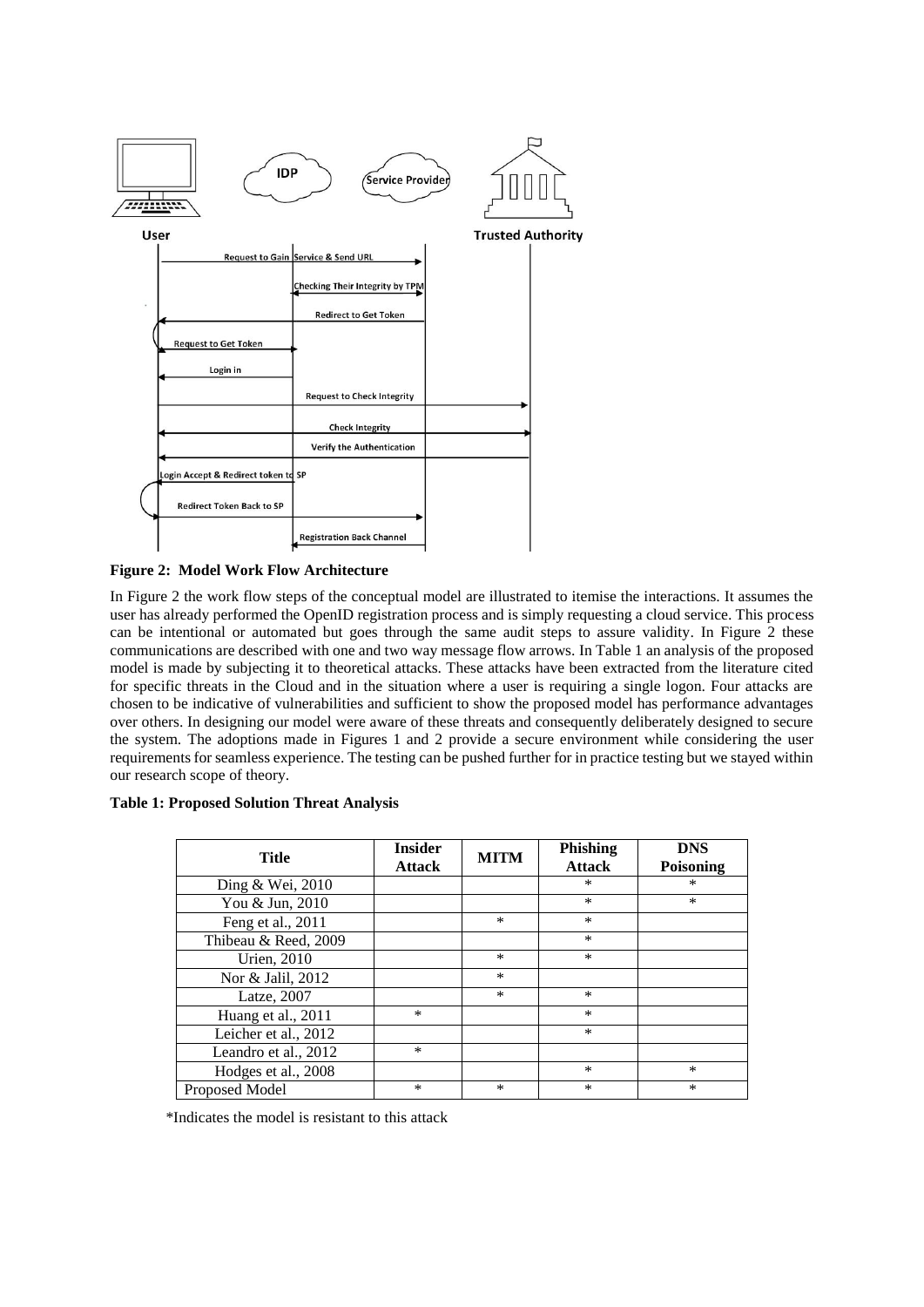## **TRUSTING BEHAVIOUR**

Trust is a two way event that the user and the system formulate through interaction. The system retains a defensive posture based on multiple feedback loops, learning and risk based decision criteria. The system will always act in the best interest of the system by optimising beneficial activities and minimising potential failures. The user retains a recollection of the interaction experience, the process steps and expectation satisfaction. The user will develop negative attitudes when their personal satisfaction is affected by adverse or unexpected consequences. For example if the utility is perceived too low, privacy is breeched, and so on. Unfortunately the compromise of an identity is not usually known until the negative consequences materialise. The user too will often act against the best interest of the system by interacting to their own satisfaction and level of operational ability. The beneficial relationship between the user and the system is optimised in learned behaviours. However there is a strong tension between learning with positive consequences and learning with negative consequences when the perceived risk is heightened. In the use of Cloud services personal, valuable and private information is transacted through multiple agencies. The user tolerance for negative feedback in learning is lower in such a context and the tolerance for puzzling interfaces lower. In simple terms the user is quite nervous about sharing their information and often worried by the thought of potential system failures. An information owner usually has higher expectations for security than a custodian or a general user of the information and hence the tension between the service and the user expectation is heightened.

In the proposed model we have integrated a trusted computing system with the Cloud services of agency and authorisation in order to address the technical concerns of communication. The user confidence has been discussed under the five properties of the usability criteria. Here the expectation is set that a user requires all five properties to deliver in their favour with zero negative feedback. In practice however two other factors come into play that we have structured to mediate positive and negative feedback and importantly, to place the user in a negotiated position that balances the system expectation with the user expectations. In such a context the user can be expected to modify their behaviour in keeping with managed and minimalistic system demands. The user may have a SSO seamless experience for many Cloud services but they are expected to enrol in OpenID, comply with a TPM operating and computing system and occasionally reregister as different Cloud architectures are required or a nonaffiliated service is requested. This is part of the trust contract a user is to experience and to accept for service in our proposal. Consequently in our models we have built in technical trust so as to minimise negative feedback and management services to enhance the user confidence levels and ease of behavioural modification.

## **CONCLUSION**

In this research we set out to answer the question: What are the optimal behavioural expectations for a Cloud service information owner? We assumed that there are many users but some users hold a rightful ownership responsibility for the information transacted in a Cloud. We have also assumed that human behaviour fits the five properties in the cited usability literature and hence expectations can be established in relation to the criteria. Other parties involved with the Cloud transaction of information are custodians and as such they hold other expectations. Together the parties must trust one another within the designated roles of system and perform as expected. All parties must expect to negotiate and give up some of their maximum requirements to gain a satisfying user experience. Behaviour and protection from failure is optimised in such a negotiated situation.

### **REFERENCES**

- Abbasi, A., Albracht, C., Vance, A. and Hancon, J. 2012. "MetaFraud: A Meta Learning Framework for of Financial Fraud," *MIS Quarterly* (36:4), 1293-A12.
- Abbadi, I. and Martin, A. 2011. "Trust in the Cloud," *Information Security Technical Report* (16:3-4), pp 108- 114.
- Clarke, N. and Furnell, S. 2007. "Advanced user authentication for mobile devices," Computers & Security (26:2), 109-119.
- Ding, X. and Wei, J. 2010. "A scheme for confidentiality protection of OpenID authentication mechanism," in *Proceedings of the International Conference on Computational Intelligence and Security* (CIS'10), pp.310– 314, Nanning, China.
- Faulkner, P. and Runde, J. 2012. "Technical Objects, Social Positions, and the Transformation Model of Social Activity," *MIS Quarterly* (37:3), 803-818.
- Feng, Q., Tseng, K., Pan, P., Cheng, T. and Chen, C. 2011. "New anti-phishing method with two types of passwords in OpenID system," in *Proceedings of the 5th International Conference on Genetic and Evolutionary Computing* (ICGEC '11), pp. 69–72, Xiamen, China.
- Gupta, A. and Zhdanov, D. 2012. "Growth and Sustainability of Managed Security Services and Networks: An Economic Perspective," MIS Quarterly (36:4), pp 1109-A7.